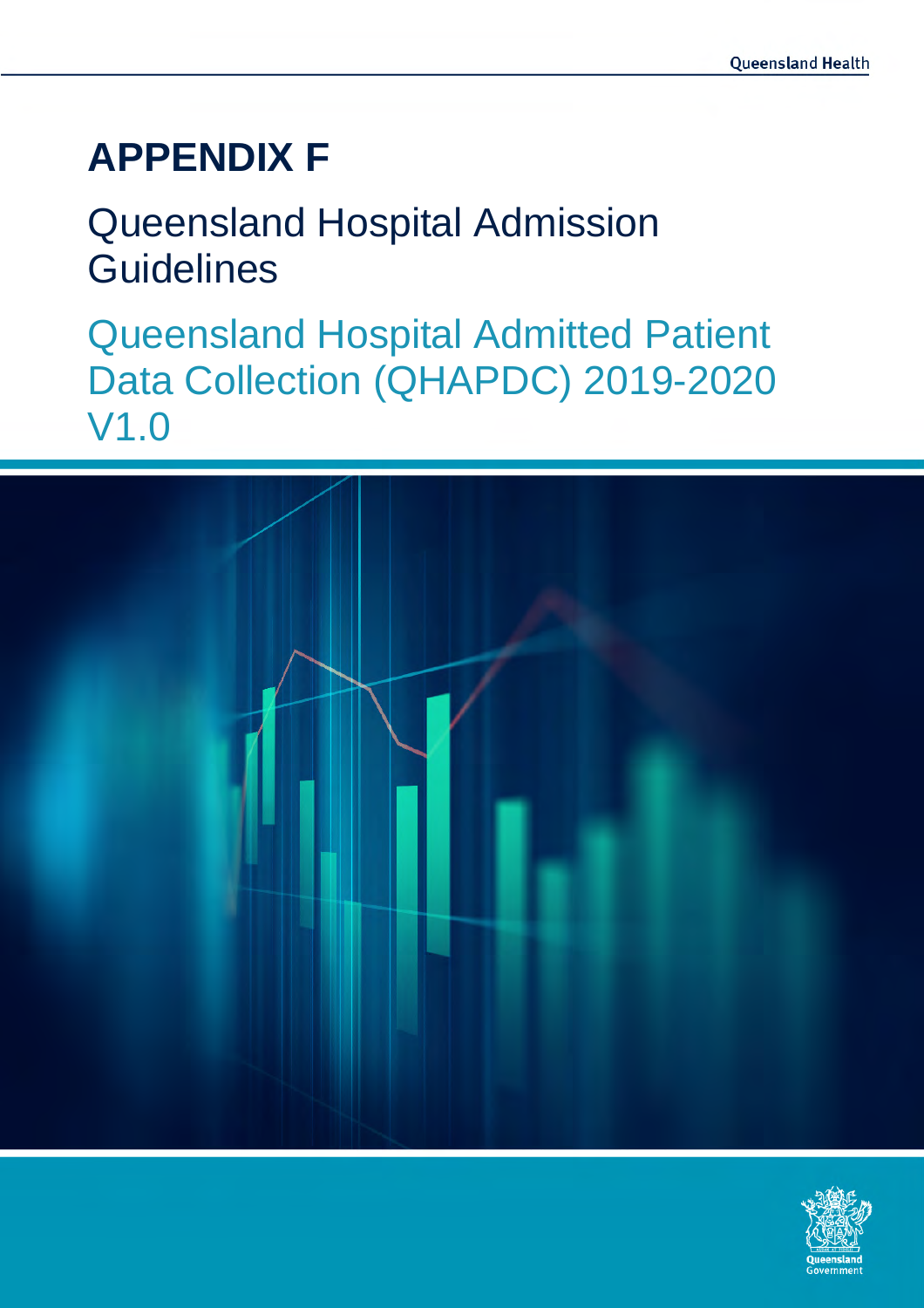### **Appendix F**

Published by the State of Queensland (Queensland Health), 2019



This document is licensed under a Creative Commons Attribution 3.0 Australia licence. To view a copy of this licence, visit creativecommons.org/licenses/by/3.0/au

© State of Queensland (Queensland Health) 2019

You are free to copy, communicate and adapt the work, as long as you attribute the State of Queensland (Queensland Health).

For more information contact: Statistical Services and Integration Unit, Statistical Services Branch, Department of Health, GPO Box 48, Brisbane QLD 4001, email QHIPSMAIL@health.qld.gov.au.

An electronic version of this document is available at https://www.health.qld.gov.au/hsu/collections/qhapdc

Disclaimer: The content presented in this publication is distributed by the Queensland Government as an information source only. The State of Queensland makes no statements, representations or warranties about the accuracy, completeness or reliability of any information contained in this publication. The State of Queensland disclaims all responsibility and all liability (including without limitation for liability in negligence) for all expenses, losses, damages and costs you might incur as a result of the information being inaccurate or incomplete in any way, and for any reason reliance was placed on such information.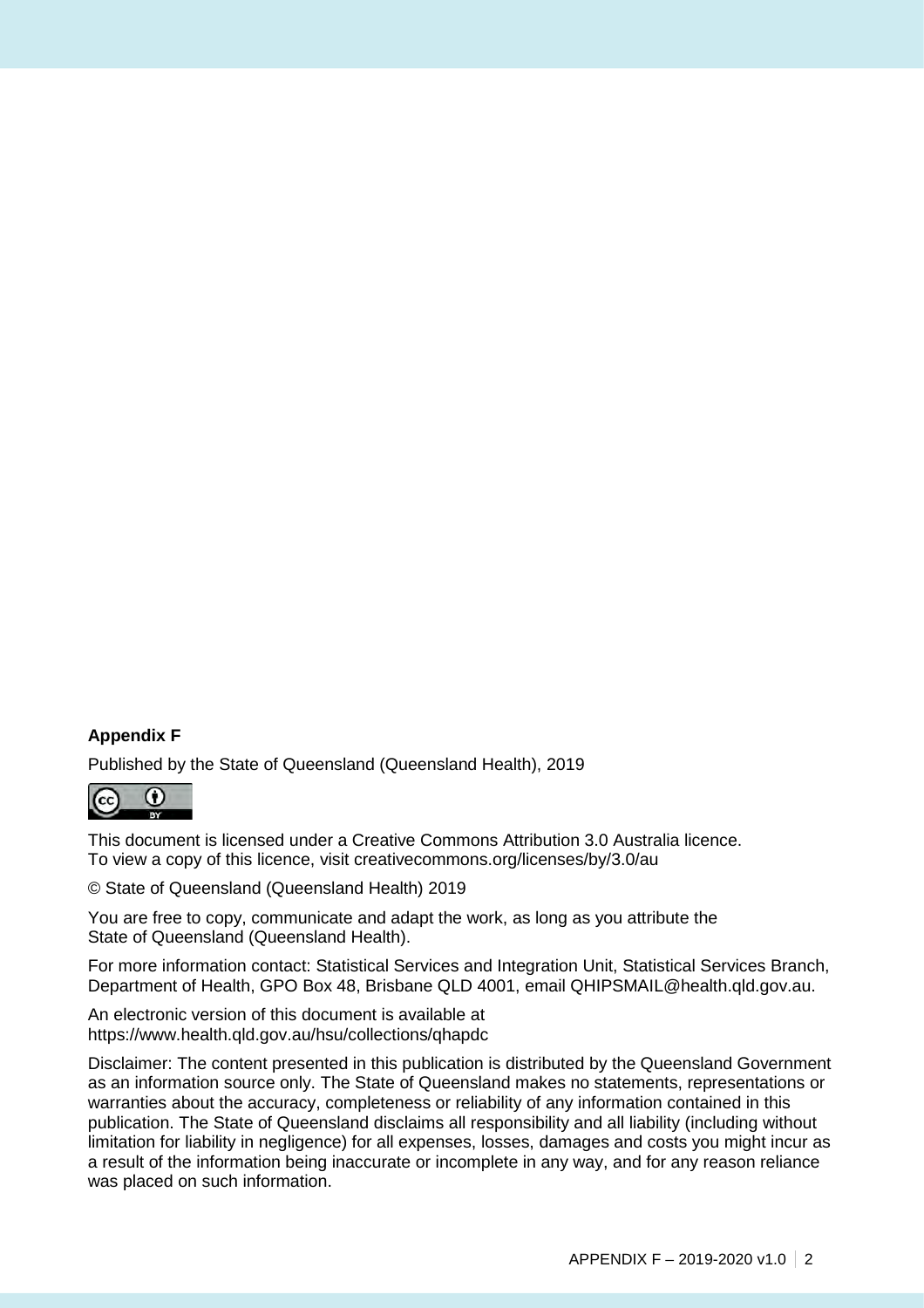### **Contents**

| 1. |                                                                                    |  |
|----|------------------------------------------------------------------------------------|--|
| 2. |                                                                                    |  |
| 3. |                                                                                    |  |
| 4. |                                                                                    |  |
| 5. |                                                                                    |  |
| 6. |                                                                                    |  |
| 7. |                                                                                    |  |
| 8. |                                                                                    |  |
| 9. |                                                                                    |  |
|    |                                                                                    |  |
|    | Appendix 2 – Development of the Recommended for Admission Procedures (RAP) and Not |  |
|    |                                                                                    |  |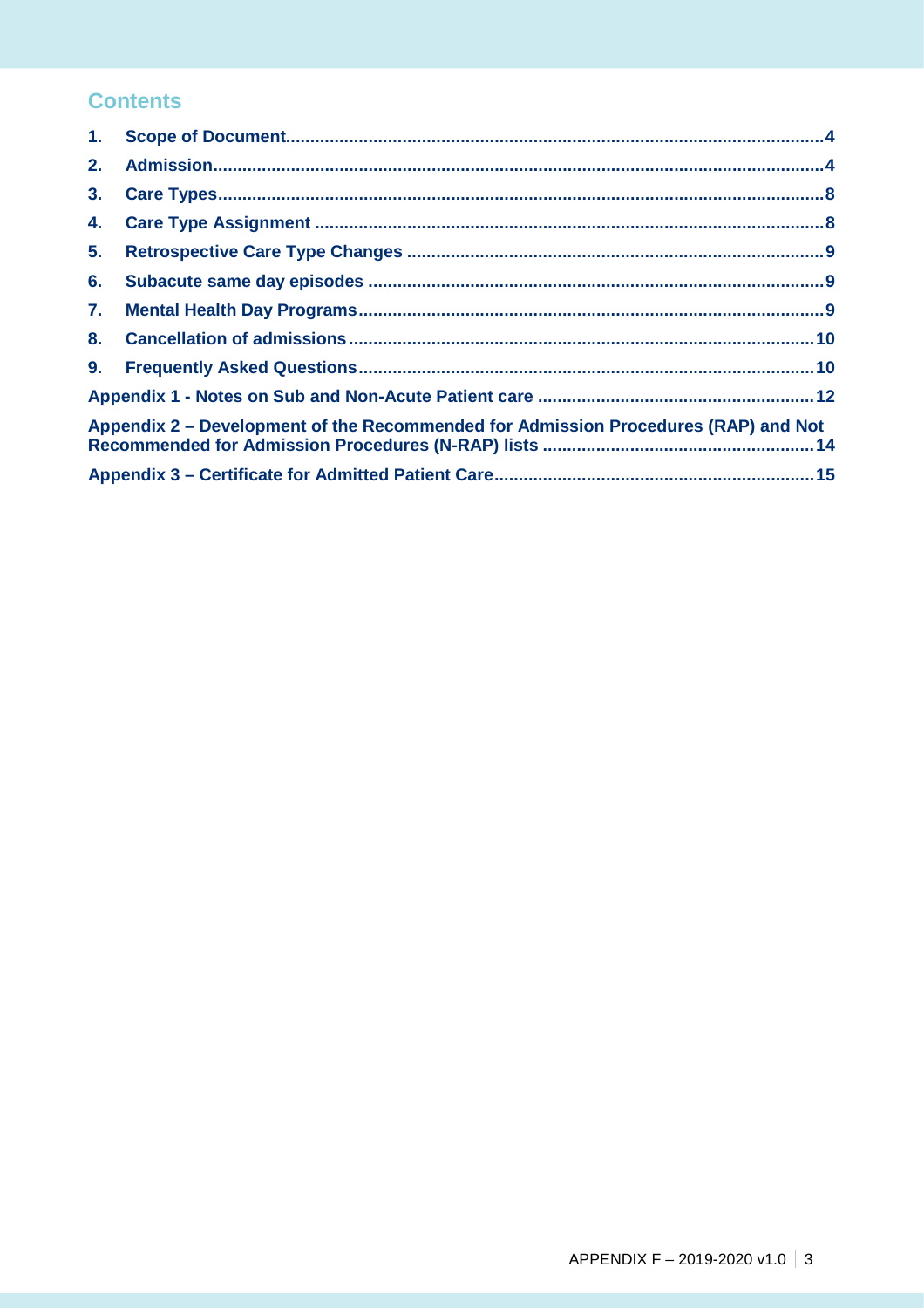# <span id="page-3-0"></span>**1. Scope of Document**

The Queensland Hospital Admission Guidelines (the Guidelines) are a guide for all Queensland public hospitals.

Whilst these Guidelines include additional information such as the conditions/procedures whereby a patient may be admitted, it should be noted that these are a guide only and are not intended to override a clinical decision to admit a patient by the treating health practitioner.

*Please note for admissions to Short Stay Units, please refer to the Queensland Health Guidelines (QH-GDL-352:2014) [Emergency Department Short Stay Unit t](https://www.health.qld.gov.au/qhpolicy/html/index-e)hat outlines admission protocols for receiving patients via the Emergency Department.* 

# <span id="page-3-1"></span>**2. Admission**

Admission is the process whereby the hospital accepts responsibility for the patient's care and/or treatment. Admission follows a clinical decision that a patient requires same-day, overnight or multiday care or treatment. This care and/or treatment can occur in hospital and/or in the patient's home (for [hospital-in-the-home patients\)](https://www.health.qld.gov.au/__data/assets/pdf_file/0016/147400/qh-gdl-379.pdf).

Facilities are responsible for ensuring that appropriate procedures and records are maintained to support accurate reporting and justify admissions.

An admission may be formal or statistical. A formal admission is the administrative process by which a hospital records the commencement of treatment and/or care and/or accommodation of a patient. A statistical admission is the administrative process by which a hospital records the commencement of a new episode of care, with a new care type, for a patient within one hospital stay.

### **2.1 Overnight or multiple day admissions**

The patient, following a clinical decision, is expected to require hospital treatment overnight or longer (multiple day admission). The clinical decision to admit a patient for an intended overnight or multiple day admission will be dependent on a number of factors including, but not limited to:

- severity of illness
- intensity of care required
- patient is aged nine days or less
- legal requirement to admit the patient
- other exceptional circumstances.

Ultimately, the decision to admit a patient is based on a clinical determination as to what is most appropriate for the patient.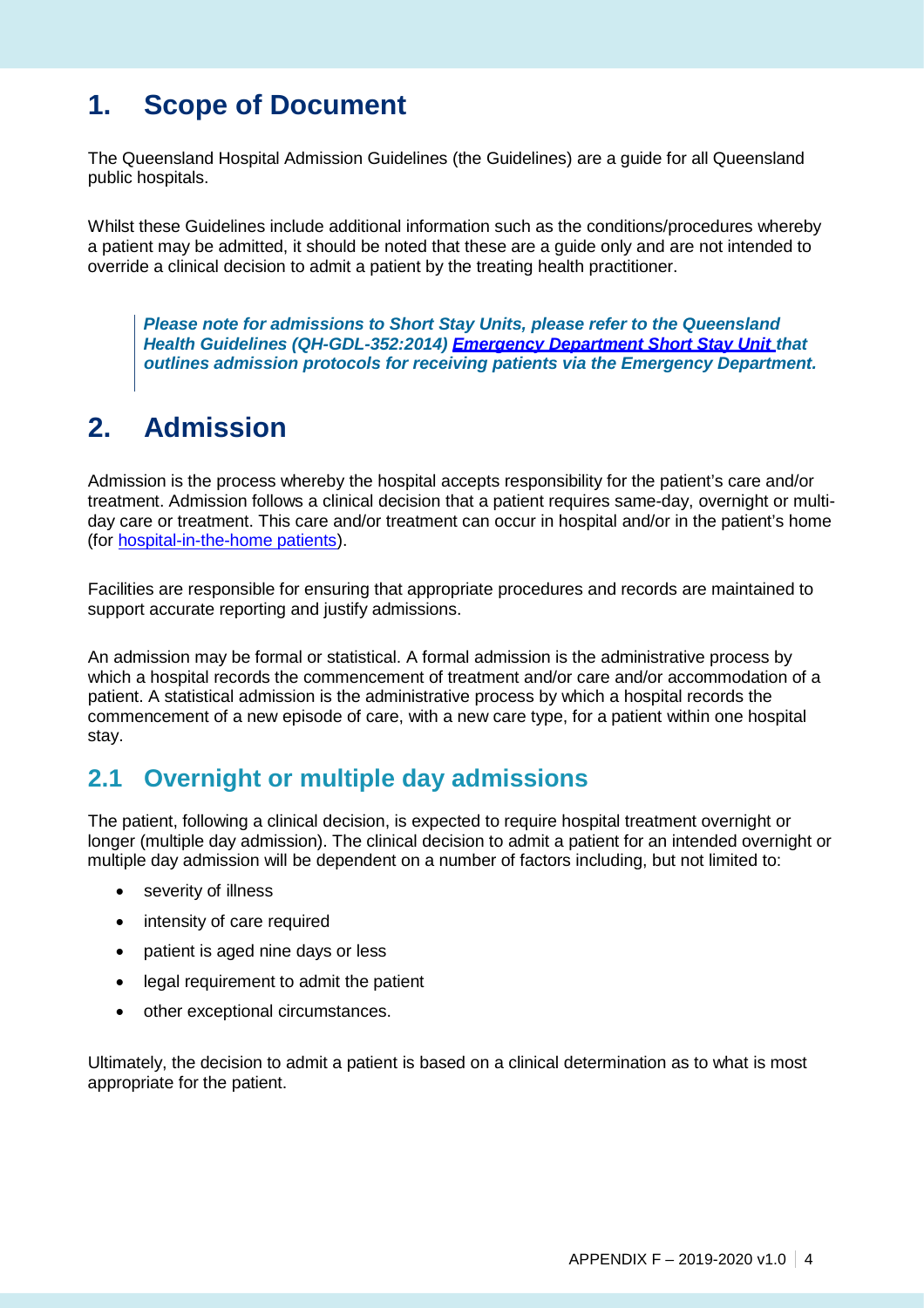### **2.2 Same Day Admissions (acute care)**

Patients requiring same day **acute** care will fall into one of three categories (see Figure 1 below).

#### **Figure 1 Same day acute care admission categories**



Patients need to meet at least one of the criteria outlined in Sections 2.2.1 to 2.2.3 (below), to be considered appropriate for an acute<sup>1</sup> same day admission. Also refer to the Admission Decision Pathway (Figure 2) as a step by step guide to determine the appropriateness of an admission.

*For information on admissions for Subacute same day episodes and Mental Health Day Programs refer to Section 7 in this document. [1](#page-4-0)*

### **2.2.1 Category 1 – Same day intended procedure**

The patient, following a clinical decision, is expected to be admitted with the primary intent of undergoing a planned procedure.

Where a patient is being admitted with the primary intent of undergoing a planned procedure, eligibility for a same day acute<sup>[2](#page-4-1)</sup> admission may be guided by the <u>*[Recommended for Admission](https://qheps.health.qld.gov.au/__data/assets/excel_doc/0027/2354742/RAP-and-N-RAP-list-V1.4.xlsx)*</u> *Procedures (RAP)* and the *Not Recommended for Admission Procedures (N-RAP)* lists<sup>[3](#page-4-2)</sup>.

Patients undergoing at least one of the procedures from the RAP list may be eligible for admission as an acute<sup>1</sup> same day patient following a clinical decision.

<span id="page-4-2"></span> $3$  The lists use the Australian Classification of Health Interventions (ACHI) procedure codes (11<sup>th</sup> Ed.) and were originally developed by the Victorian Department of Health & Human Services based on the MBS items listed in the Private Health Insurance (Benefit

Requirements) Rules 2011.

 $\overline{a}$ 

<span id="page-4-0"></span> $1$  Same day admissions for non-acute care (i.e Maintenance care) are not considered appropriate.

<span id="page-4-1"></span><sup>2</sup> Note: patients undergoing ECT/TMS which is on the *Recommended for Admission Procedures list* may be admitted under the Mental Health care type.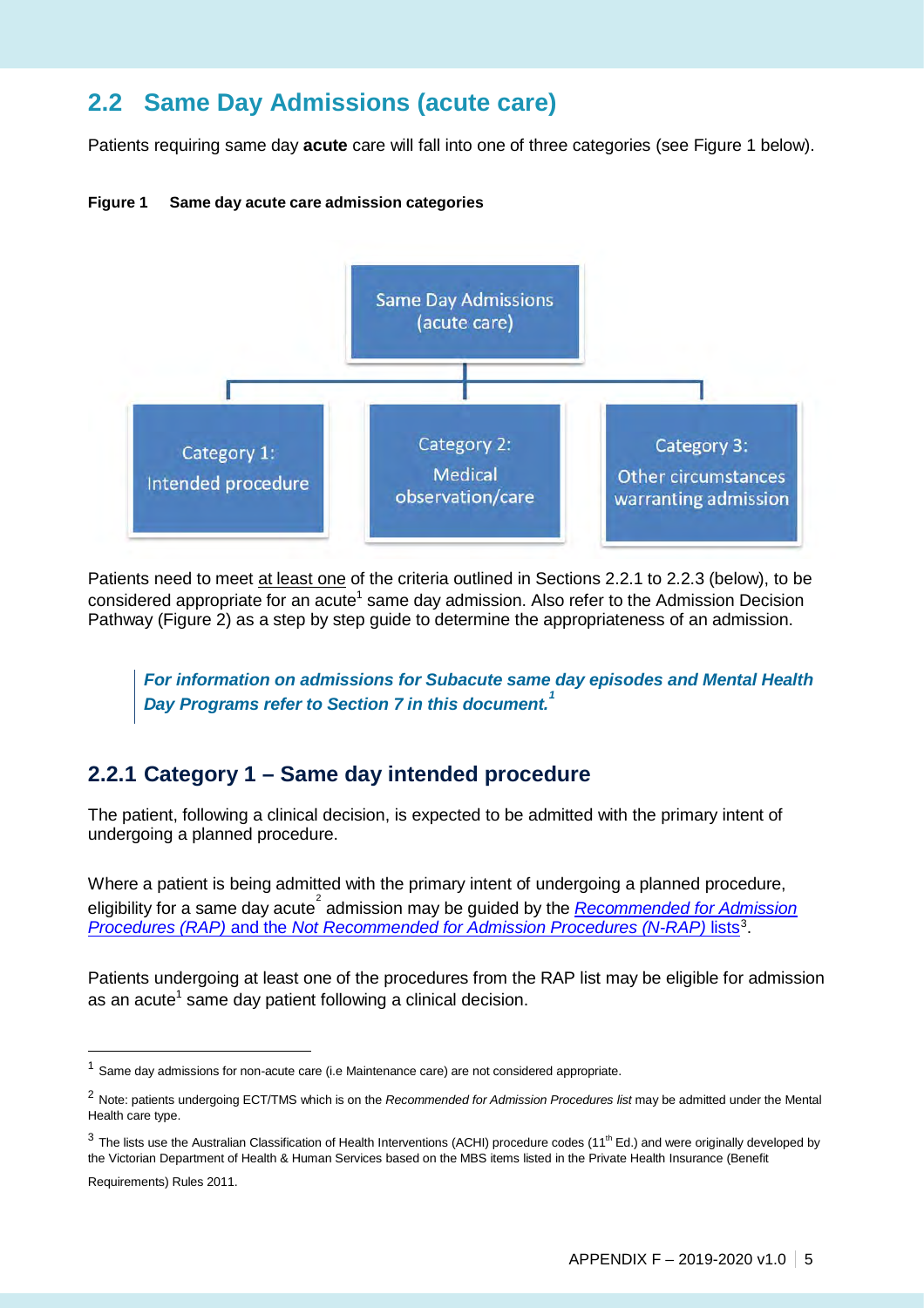The provision of a general, regional or intravenous (IV), and neuraxial anaesthetic (including sedation), in conjunction with ANY procedure (regardless of which list the procedure is on) may warrant the admission is appropriate (refer to *[RAP](https://qheps.health.qld.gov.au/__data/assets/excel_doc/0027/2354742/RAP-and-N-RAP-list-V1.4.xlsx)* list<sup>\*</sup> for eligible anaesthetics). For example, a patient requires a closed reduction of a fracture (this is a procedure on the *[N-RAP](https://qheps.health.qld.gov.au/__data/assets/excel_doc/0027/2354742/RAP-and-N-RAP-list-V1.4.xlsx)* [list\\*](http://qheps.health.qld.gov.au/abf/html/009-counting.htm)). Due to the nature of the injury a clinical decision is made to administer sedation to perform the procedure. The sedation procedure is on the RAP list. It would therefore be appropriate for the treating clinician to admit the patient.

\*only accessible via the Queensland Health intranet.

### **2.2.2 Category 2 – Same day medical observation/care**

The patient, following a clinical decision is expected to be admitted with the primary intent of receiving same day medical observation/care (without a procedure). This may be appropriate if the patient is undergoing continuous active management in an acute care setting including:

- regular observations or monitoring of vital or neurological signs on a repeated basis e.g. electrocardiography (note: blood pressure and or pulse monitoring is not a sufficient level of monitoring for this purpose)
- continuous or regular treatment by a clinician
- repeated and periodic diagnostic/investigative interventions.

The treating medical officer needs to document the reason for admission in the patient's medical record.

### **2.2.3 Category 3 – Other circumstances warranting same day admission**

There may be circumstances where a patient requires an altered treatment/admission protocol for a procedure. For example, the patient is to receive a procedure on the N-RAP list however they may be elderly and require more intense post procedure monitoring/observation. Therefore, a decision is made to admit the patient for the procedure and subsequent monitoring. A Certificate for Admitted Patient Care must be completed by the treating doctor, or a suitably qualified nominee, and filed in the patient record See Appendix Three for further information.

### **2.3 Same Day Private Admissions**

The conditions and requirements (including certification) for same day admissions for private patients in public hospitals are specified in the *[Rules 2011.](https://www.legislation.gov.au/Details/F2017C00957)* Certification for private patients is documented in the *[National Private Patient](http://www.medibank.com.au/Client/Documents/Pdfs/National_Hospital_Claim_Form.pdf) [Hospital Claim Form](http://www.medibank.com.au/Client/Documents/Pdfs/National_Hospital_Claim_Form.pdf)*.

**Figure 2 Admission decision pathway**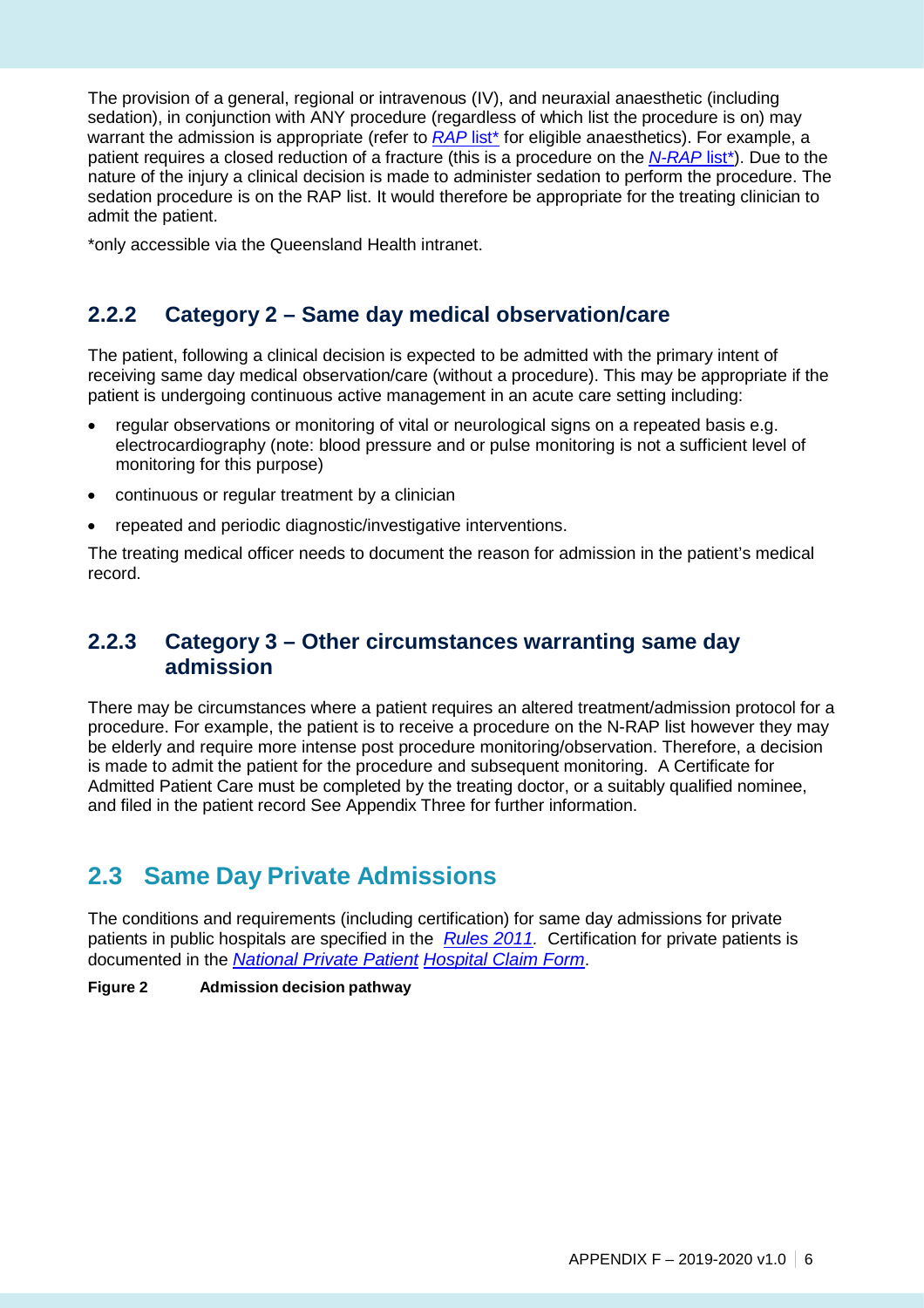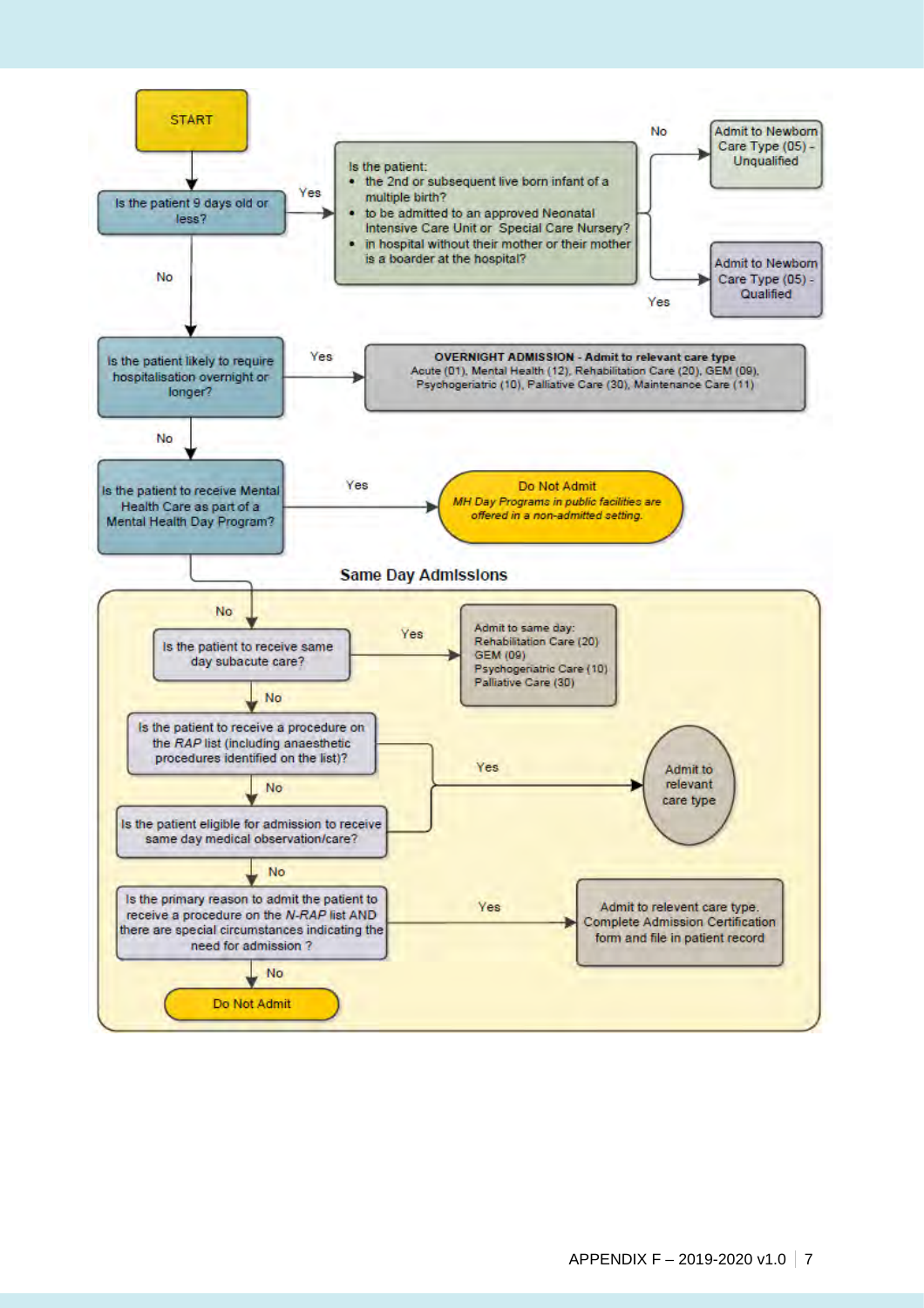# <span id="page-7-0"></span>**3 Care Types**

Care type refers to the nature of the clinical care provided to a patient during an episode of (admitted) care. The care types collected under the QHAPDC are outlined in Table 1. Please refer to the [Queensland Health Data Dictionary](http://oascrasprod.co.health.qld.gov.au:7900/pls/crd_prd/f?p=103:7:::NO::P7_SEQ_ID:42579) for definitions of each care type.

Only one type of care can be assigned at a time. In cases where a patient is undergoing multiple types of care, the care type that best describes the primary clinical purpose or treatment goal should be assigned. As such, whilst there may be other comorbidities present it is the primary issue that guides the assignment of care type.

|                        | Code | <b>Care Type Description</b>             |                                                        |
|------------------------|------|------------------------------------------|--------------------------------------------------------|
|                        | 01   | <b>Acute Care</b>                        |                                                        |
|                        | 05   | Newborn Care                             |                                                        |
|                        | 09   | Geriatric evaluation and management      |                                                        |
| <b>Admitted Care</b>   | 11   | Maintenance Care                         | Collectively known as Sub<br>Acute & Non-acute Patient |
|                        | 20   | Rehabilitation care                      | (SNAP) Care                                            |
|                        | 30   | Palliative care                          |                                                        |
|                        | 12   | Mental Health care                       |                                                        |
|                        | 06   | Other admitted patient care <sup>4</sup> |                                                        |
| <b>Care other than</b> | 07   | Organ procurement                        |                                                        |
| <b>Admitted care</b>   | 08   | <b>Boarder</b>                           |                                                        |

#### **Table 1: Care Types**

*\*Please note that the care type '07 – Organ Procurement' is not available in the Queensland Health patient administration system (HBCIS).*

# <span id="page-7-1"></span>**4 Care Type Assignment**

Care type is assigned as part of the patient admission process and recorded in the Patient Administration System (PAS) at the time of admission.

Allocation of care type is ultimately the decision of the clinician who is managing and delivering the care to the patient. Sometimes there will be cases where it may be difficult to determine what the care type should be. The following steps may assist this process:

### **Step 1**

 $\overline{a}$ 

Determine the PRIMARY clinical purpose or treatment goal of the patient's care. Whilst this may be impacted by comorbidities, it should not be governed by them.

<span id="page-7-2"></span><sup>&</sup>lt;sup>4</sup> Although 'Other Admitted Patient Care' exists within the reporting framework it should not be used except in exceptional circumstances.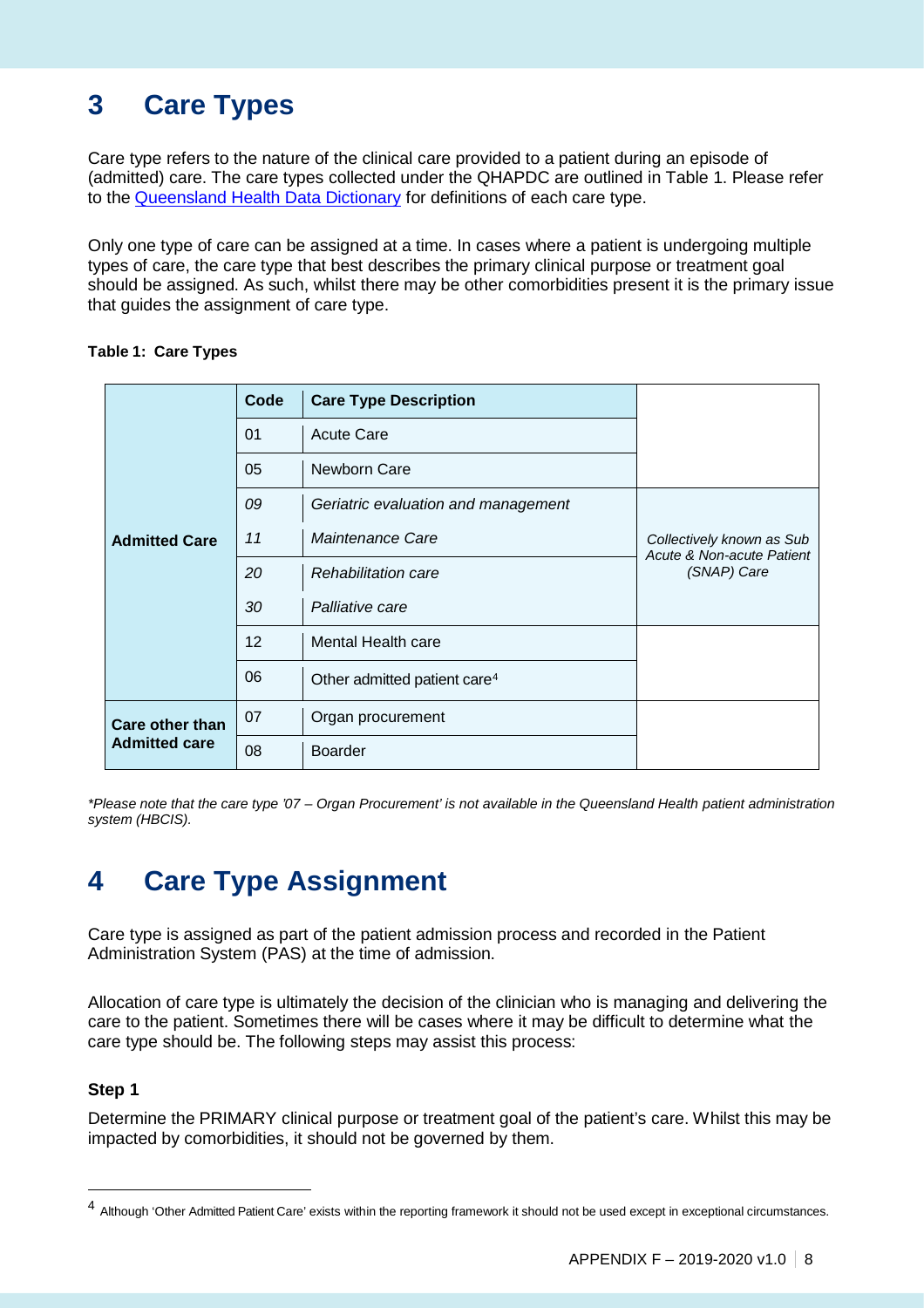### **Step 2**

Read the care type definitions in the [Queensland Health Data Dictionary](http://oascrasprod.co.health.qld.gov.au:7900/pls/crd_prd/f?p=103:7:::NO::P7_SEQ_ID:42579) and find the one that is most closely aligned with the primary clinical purpose and determine if there are any conditions that need to be met.

For example, rehabilitation care must:

- be delivered under the management of or informed by a clinician with specialised expertise in rehabilitation;
- include a formal assessment of function (Activity of Daily Living score); and
- be accompanied by a multi-disciplinary care plan that is documented in the patient record.

If these conditions cannot be met a rehabilitation care type should not be assigned.

### **Step 3**

Ensure that any care type allocation is clearly documented in the patient's medical record. For further information and examples refer to Independent Hospital Pricing Authority (IHPA)

document [Admitted Hospital Care Types: Guide](https://www.ihpa.gov.au/sites/g/files/net636/f/publications/admitted_hospital_care_types-_guide_for_use_v0_5.pdf) for use.

# <span id="page-8-0"></span>**5 Retrospective Care Type Changes**

Care type should not be retrospectively changed in the PAS unless:

- it is for the correction of a data recording error, or
- the reason for the change is clearly documented in the patient's medical record and it has been approved by the hospital's Director of Clinical Services<sup>[5](#page-8-3)</sup> or equivalent.

### <span id="page-8-1"></span>**6 Subacute same day episodes**

Patients admitted for same day Rehabilitation Care, Palliative Care, Geriatric Evaluation and Management and Psychogeriatric Care must be provided care according to the definitions **for each care type** as described in the [Queensland Health Data Dictionary.](http://oascrasprod.co.health.qld.gov.au:7900/pls/crd_prd/f?p=103:7:::NO::P7_SEQ_ID:42579) There must be sufficient evidence documented in the patient record to justify the clinical determination that a same day subacute admission is required. Same day admissions for non-acute care (i.e. Maintenance care) are not considered appropriate. Appendix 1 contains further guidance on the provision of sub and non-acute care.

# <span id="page-8-2"></span>**7 Mental Health Day Programs**

Patients participating in a Mental Health Day Program in a public hospital are generally treated as non-admitted patients.

 $\overline{a}$ 

<span id="page-8-3"></span><sup>5</sup> From [Admitted Hospital Care Types: Guide for use](https://www.ihpa.gov.au/sites/g/files/net636/f/publications/admitted_hospital_care_types-_guide_for_use_v0_5.pdf)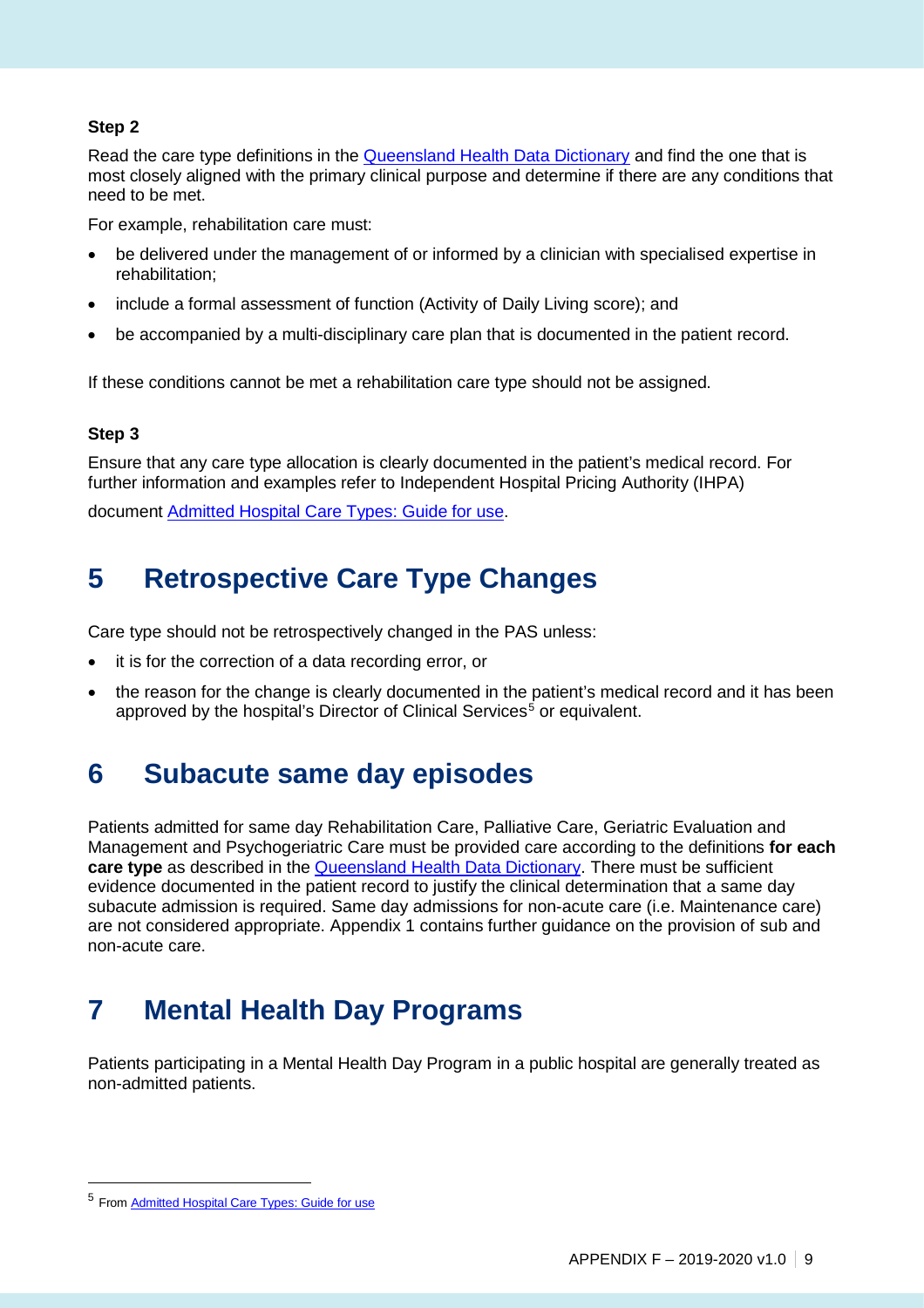## <span id="page-9-0"></span>**8 Cancellation of admissions**

Cancellation of an admission in the PAS and omission from the QHAPDC may sometimes be appropriate for consistency and validity of reporting. Policies and processes for the cancellation of admissions in the PAS are generally at the discretion of the facility/Hospital and Health Service (HHS) however the following admissions should be reported despite the procedure subsequently being cancelled/unable to be performed:

- The procedure is minimally invasive in nature but has commenced e.g. for dialysis, infusion, transfusion.
- Anaesthesia has already been administered.
- The patient is already in the operating theatre or procedure room (endoscopy procedure room, cardiac catheterisation lab).
- The patient has received a pre-medication.

The reason for the procedure not being progressed must be clearly documented in the patient record.

## <span id="page-9-1"></span>**9 Frequently Asked Questions**

### *Q. Do all patients with private health insurance have to be admitted as private patients in public hospitals?*

On admission to a public hospital, patients are to be informed of their right to elect for private or public status and complete a Patient Election Form. They are not to be pressured to elect for private status simply because they hold private health insurance.

Where patients are unable to elect status or are unsure of status, in the case of compensable or Department of Veteran's Affairs patients, they should be assigned public status until such time as their status can be established.

### *Q. Should a person be admitted for treatment such as dialysis, chemotherapy or radiotherapy?*

Refer to the *RAP* and the *N-RAP* lists to guide acute same day admissions. Patients undergoing procedures on the *N-RAP* list should be treated on an outpatient basis unless there is a clinical decision/requirement to admit the patient (see Section 2.2.). Private patients in public hospitals are subject to the *Private [Health Insurance \(Benefit](https://www.legislation.gov.au/Series/F2011L02160) [Requirements\) Rules 2011.](https://www.legislation.gov.au/Details/F2017C00555)*

### **Q.** Should a person be admitted for procedures carried out in an Emergency Department *(ED) if they satisfy the conditions for same day admission?*

Only if there is a clinical decision to admit the patient. Patients undergoing complex procedures in the ED – such as those on the Recommended for Admission Procedure list - do not necessarily require admission.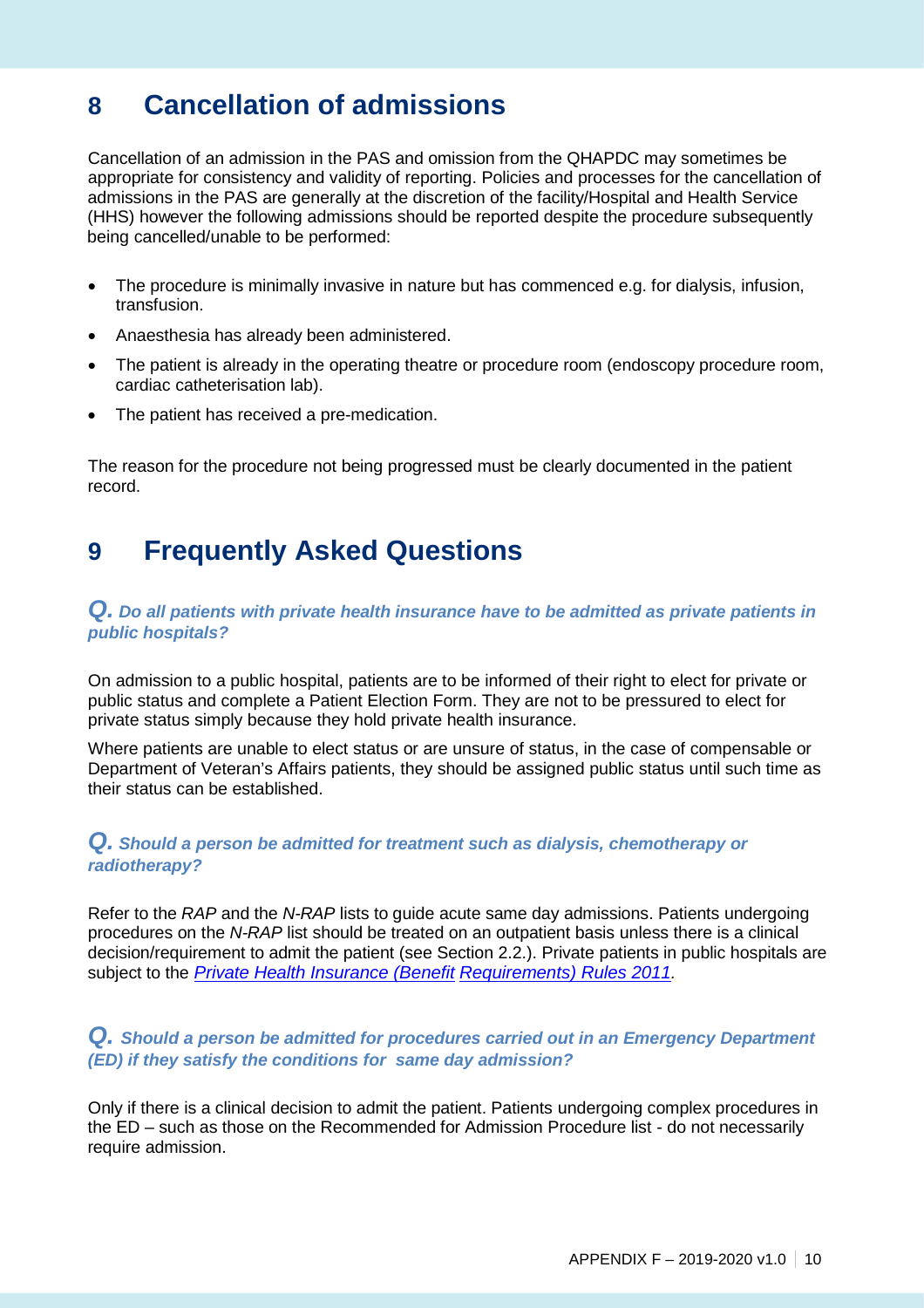Note: Only procedures performed after the admission date/time can be included in the admitted patient data set. If the procedure is performed prior to inpatient admission it cannot be coded and incorporated into the patient record.

See also: [Guideline for Inpatient Admission Facilitation t](https://www.health.qld.gov.au/__data/assets/pdf_file/0032/377771/qh-hsdgdl-025-3.pdf)hat describes the steps for the process of admitting patients to an inpatient unit (other than ED Short Stay Units) from the ED.

*Q. Where a person is required to attend the hospital for pre-operative preparation/'workup', should this be counted as the first day of admission, a day-only admission, or not at all?*

The recommended practice is to consider this as an outpatient occasion of service, **unless** there are exceptional circumstances requiring admission e.g. patients travelling long distances to attend the procedure. The reasons for early admission must be documented in the patient record.

### *Q. What about patients admitted for routine management of their diabetes. The patient may receive several procedures on the N-RAP list (including allied health interventions) that could take several hours.*

If the care planned for the patient does not meet the criteria for admission to receive *Same Day Medical Observation/Care* however there is a clinical decision that the patient would be more appropriately treated if admitted, a Certificate for Admitted Patient Care is to be completed and filed in the patient record. Consideration may also be made with regard to treating similar patients in an outpatient setting.

### *Q. Should a person who has been transported to another hospital be admitted via the ED?*

Point 3.1.5 in the Guideline for [Inpatient Admission Facilitation](https://www.health.qld.gov.au/__data/assets/pdf_file/0032/377771/qh-hsdgdl-025-3.pdf) states: *Stable Inter Hospital Transfer (IHT) patients shall be transported directly to an available inpatient bed unless they have an agreed clinical requirement for ED treatment or have deteriorated in transit, necessitating ED intervention.* 

### *Q. What admission time should be reported for patients being admitted from the ED?*

The QHAPDC Manual states: *The admission time is the time at which a medical practitioner makes the decision that the patient should be admitted, noting that this may not be the time the patient arrived at the facility.*

*Example: If a patient arrives at the Emergency Department at 7 pm and at 11 pm the treating medical practitioner decides that the patient requires admission to the hospital, the admission time for the acute episode of care will be 11 pm.*

#### *Q. What care type should be assigned to a patient requiring Electroconvulsive Therapy: Mental Health or Acute?*

Assignment of the Mental Health care type should be according to the definitions provided in the [Queensland Health Data Dictionary](http://oascrasprod.co.health.qld.gov.au:7900/pls/crd_prd/f?p=103:7:::NO::P7_SEQ_ID:42579) and not the procedure/treatment intended for the patient. Therefore, care type assignment will be dependent on the PRIMARY clinical purpose or treatment goal of the patient's care.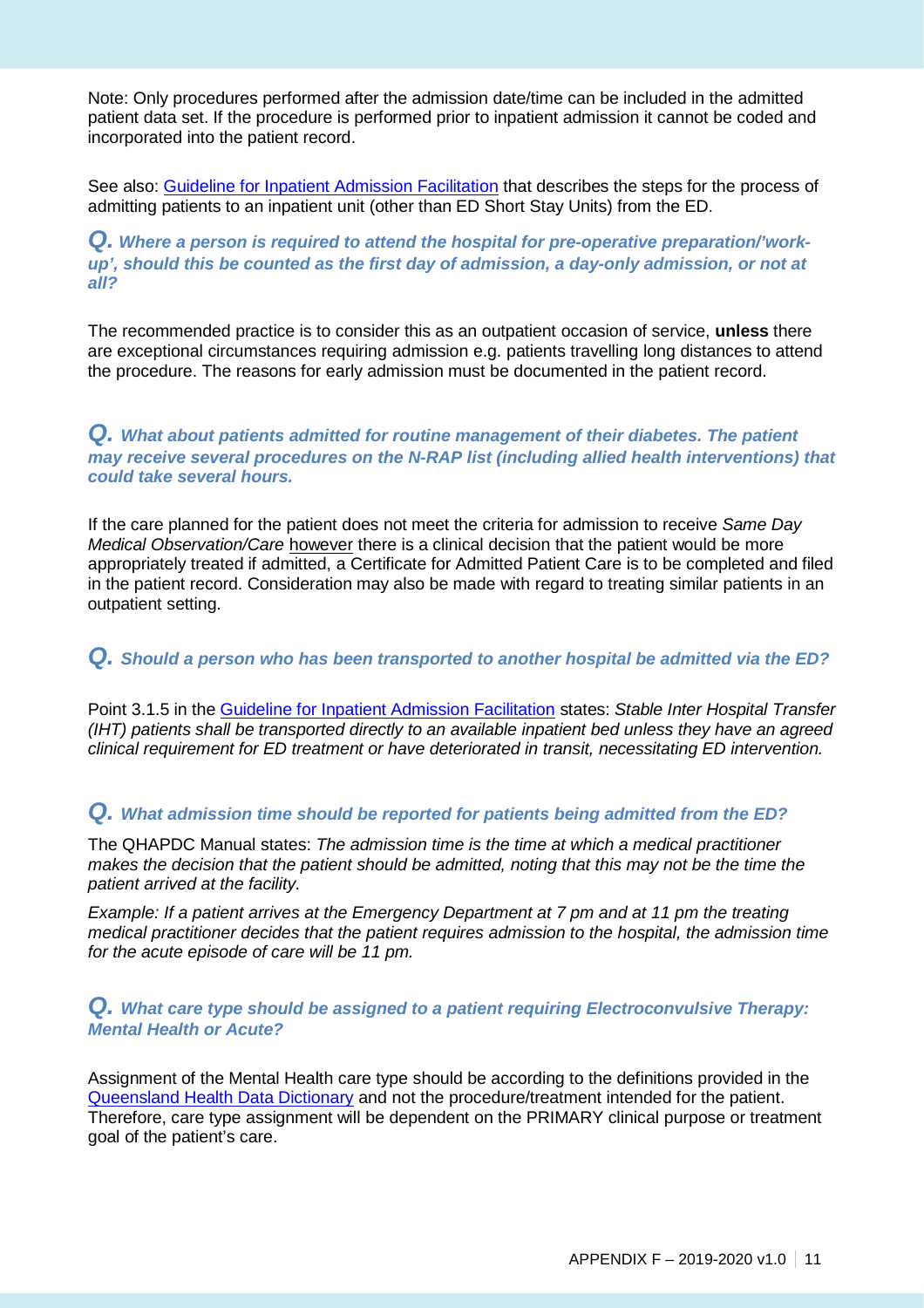# <span id="page-11-0"></span>**Appendix 1 - Notes on Sub and Non-Acute Patient care**

Subacute care comprises the following admitted Care Types:

- Rehabilitation Care
- Palliative Care
- Psychogeriatric Care
- Geriatric Evaluation and Management (GEM)

Non-acute Care:

 $\overline{a}$ 

• Maintenance Care

As specified in the definitions for each subacute care type, care is to be delivered under the management of or informed by a clinician with specialised expertise in that particular area.

A 'clinician' with specialised expertise can be a medical, nursing or allied health professional with recognised clinical skills in the specific area. These skills may be obtained via a specialist qualification, advanced training, relevant and peer recognised clinical experience $^6$  $^6$ .

Subacute care may be co-ordinated/provided by a multi-disciplinary team that may or may not be directly assigned to the ward but may work across a facility or facilities.

The admitting medical officer is ultimately responsible for the patient and needs to be sufficiently sure of the following:

- the patient requires subacute care and the care is not simply to move the patient out of acute care
- care provided will be delivered by clinician/clinicians with suitable expertise (as outlined above)
- care provided meets the definitions outlined in the [Queensland Health Data Dictionary](http://oascrasprod.co.health.qld.gov.au:7900/pls/crd_prd/f?p=103:7:::NO::P7_SEQ_ID:42579) including:
	- o existence of Multi-Disciplinary Care Plan documented in the patient record
	- o negotiated goals within indicative time frames
	- o formal assessment of functional ability

Maintenance Care (non-acute care) does not require care to be delivered by or informed by a clinician with specialist expertise. A multi-disciplinary care plan is not required however Maintenance Care patients should undergo a functional assessment.

Subacute and non-acute care does not necessarily need to be provided in designated units. As such the location of the patient is not pertinent to the assignment of a subacute or non-acute care type.

<span id="page-11-1"></span><sup>6</sup> Adapted from: Sub-Acute Care Type Policy Guidance, NSW Agency for Clinical Innovation.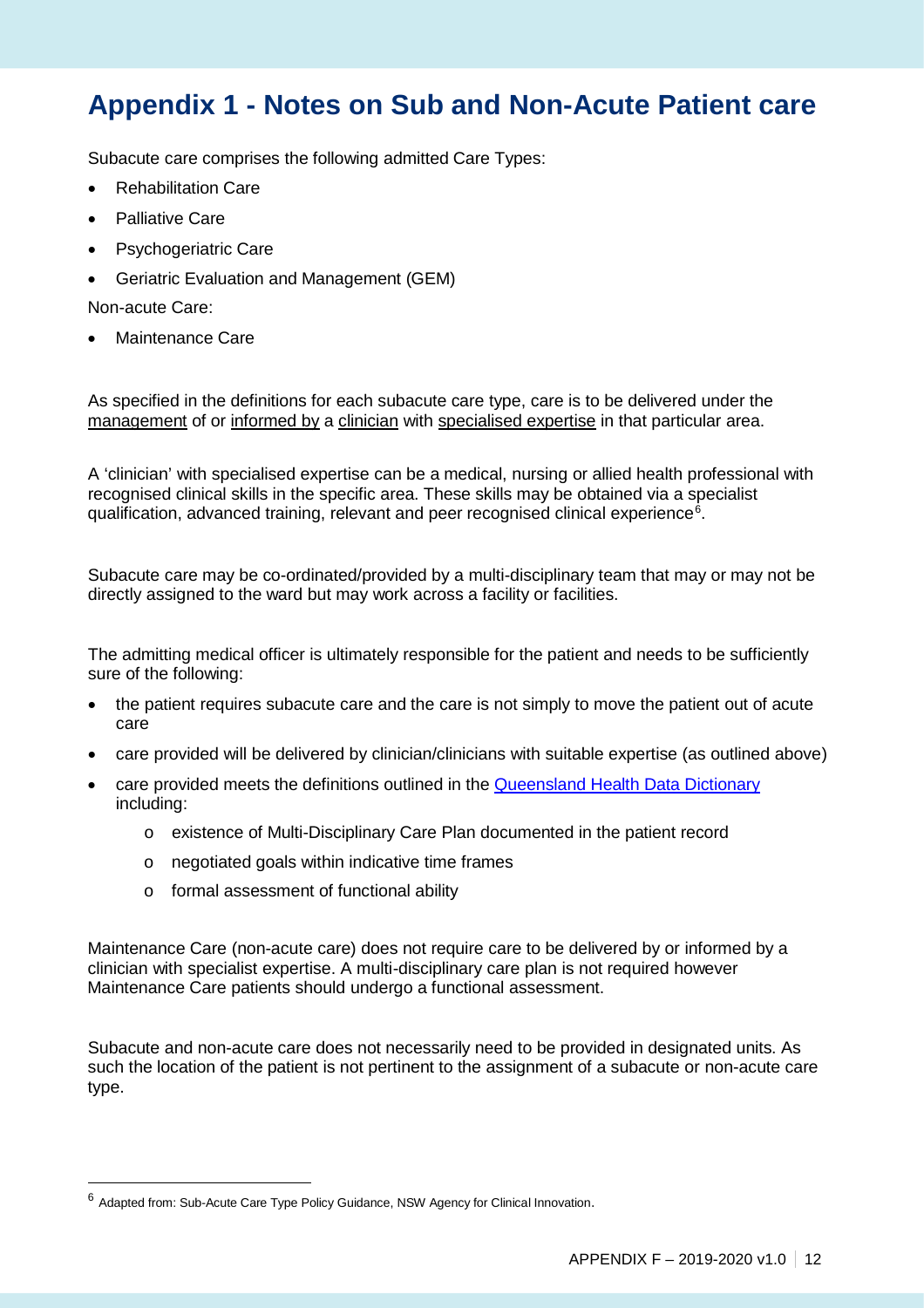### **Changing from Acute to Sub or Non-Acute Care**

A change of care type from acute to sub or non-acute should only occur when the following conditions are met:

- The patient is deemed to be medically stable.
- The undergoing medical officer/physician is ready to take responsibility for the patient.
- Care according to the definitions is able to be delivered.

In some instances when the patient is medically stable but is temporarily unable to participate in a rehabilitation program, assignment to the maintenance care (non-acute) type until the patient is able to commence a rehabilitation program may be necessary.

The following example is contained in the [IHPA Admitted](https://www.ihpa.gov.au/sites/g/files/net636/f/publications/admitted_hospital_care_types-_guide_for_use_v0_5.pdf) Hospital Care Types - Guide for Use:

*An 86-year-old female, who lives at home alone has had a fall and fractured her left and right humerus. After a week, the patient is deemed to be stable. The rehabilitation team review her and document that she will be accepted into a rehabilitation program once she has use (either partly or completely) of at least one of her arms. Her orthopaedic team anticipate that this may take up to three to four weeks.*

*Decision: Once the patient has been deemed stable by her medical team, the patient should be transferred from an acute care type to a maintenance care type until she can participate in rehabilitation.*

*Rationale: Once her medical team have determined that she is stable, the primary purpose of the treatment changes from management of her injuries to be supportive until she can participate in her rehabilitation program[7](#page-12-0) .*

Note: patients can be directly admitted to sub or non-acute care. There is no requirement for the patient to receive acute care prior to the SNAP admission.

#### **Subacute patients undergoing same day interventions**

Patients, who receive acute same day interventions such as dialysis, during the course of a subacute episode of care do not change care type. Instead, procedure codes for the acute same day intervention(s) and an additional diagnosis (if relevant) should be added to the record of the subacute episode of care.

To further clarify, if the intervention or procedure is ancillary to the admission and does not change the PRIMARY clinical purpose or treatment goal of the patient's care (that is the receipt of subacute care), then the care type should not change.

#### **Additional Information**

 $\overline{a}$ 

For further information on subacute and non-acute care data entry please refer to the [Sub and](https://qheps.health.qld.gov.au/__data/assets/pdf_file/0036/1856880/snap-data-entry-guide-1718-v1.0.pdf) [non](http://qheps.health.qld.gov.au/hsu/pdf/QHAPDC/snap-data-entry-guide-1617-v1.0.pdf)[acute Patient Data Entry Guidelines.](http://qheps.health.qld.gov.au/hsu/pdf/QHAPDC/snap-data-entry-guide-1617-v1.0.pdf)

<span id="page-12-0"></span><sup>7</sup> Independent Hospital Pricing Authority Admitted Hospital Care Types. Guide for Use. Commonwealth of Australia. 2015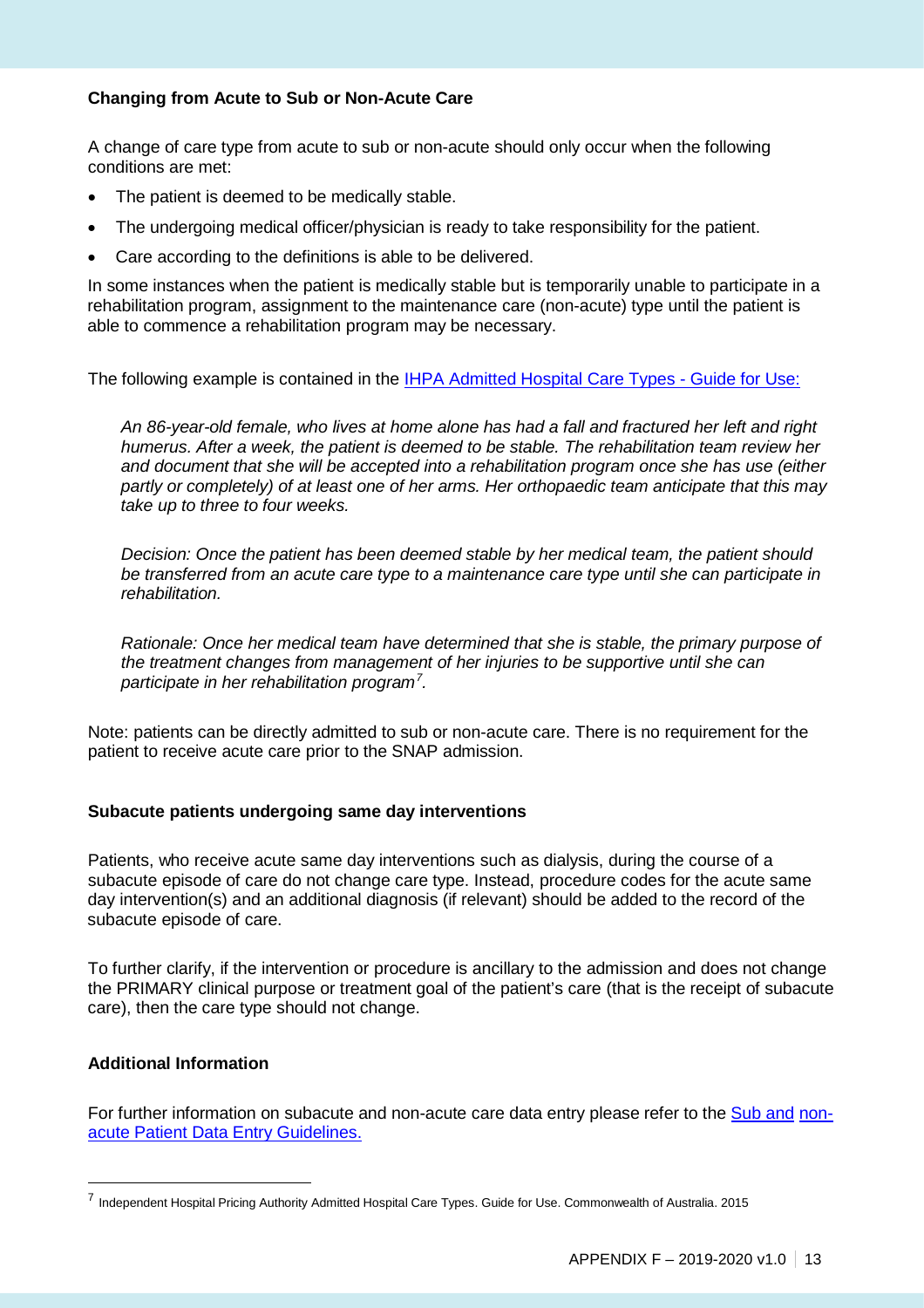# <span id="page-13-0"></span>**Appendix 2 – Development of the Recommended for Admission Procedures (RAP) and Not Recommended for Admission Procedures (N-RAP) lists**

The lists were originally developed by the Victorian Department of Health and Human Services via the following process<sup>[8](#page-13-1)</sup>:

- 1. Procedures listed in the **Private Health [Insurance \(Benefit Requirements\) Rules 2011](https://www.legislation.gov.au/Series/F2011L02160)** as Type B, Surgical and Advanced Surgical, were 'mapped' from MBS codes to the relevant ACHI codes to form the admitted patient code list.
- 2. ACHI codes that were not already captured and designated as 'operating room' procedure codes in either Version 5 or Version 6 AR-DRGs were added to this list.
- 3. Any remaining ACHI code not included on the admitted list at the end of this process was placed on the non-admitted list.
- 4. Each ACHI code is allocated to one or the other of these lists and together covers all ACHI codes.
- 5. Further development of the lists involved feedback from health services (including coders and clinicians) and departmental representatives.

Further review and development of the lists was undertaken by the Queensland Health Statistical Services Branch Coding Consistency Special Interest Group and the Data Quality Improvement Working Group. Input was also obtained from the Clinical Coding Authority of Queensland.

The lists will be reviewed annually in alignment with the review of the QHAPDC Manual. If HHSs consider that one or more procedures require in-year review the Healthcare Purchasing and Funding Branch PFB will consider submissions. Please email submissions to [HPFP-](mailto:HPFP-FCPM@health.qld.gov.au)[FCPM@health.qld.gov.au](mailto:HPFP-FCPM@health.qld.gov.au)

 $\overline{a}$ 

<span id="page-13-1"></span><sup>8</sup> Source: [Victorian Hospital Admission Policy Fact Sheet: 2015-16](https://www2.health.vic.gov.au/about/publications/policiesandguidelines/victorian-hospital-admission-policy-fact-sheet-2015-16)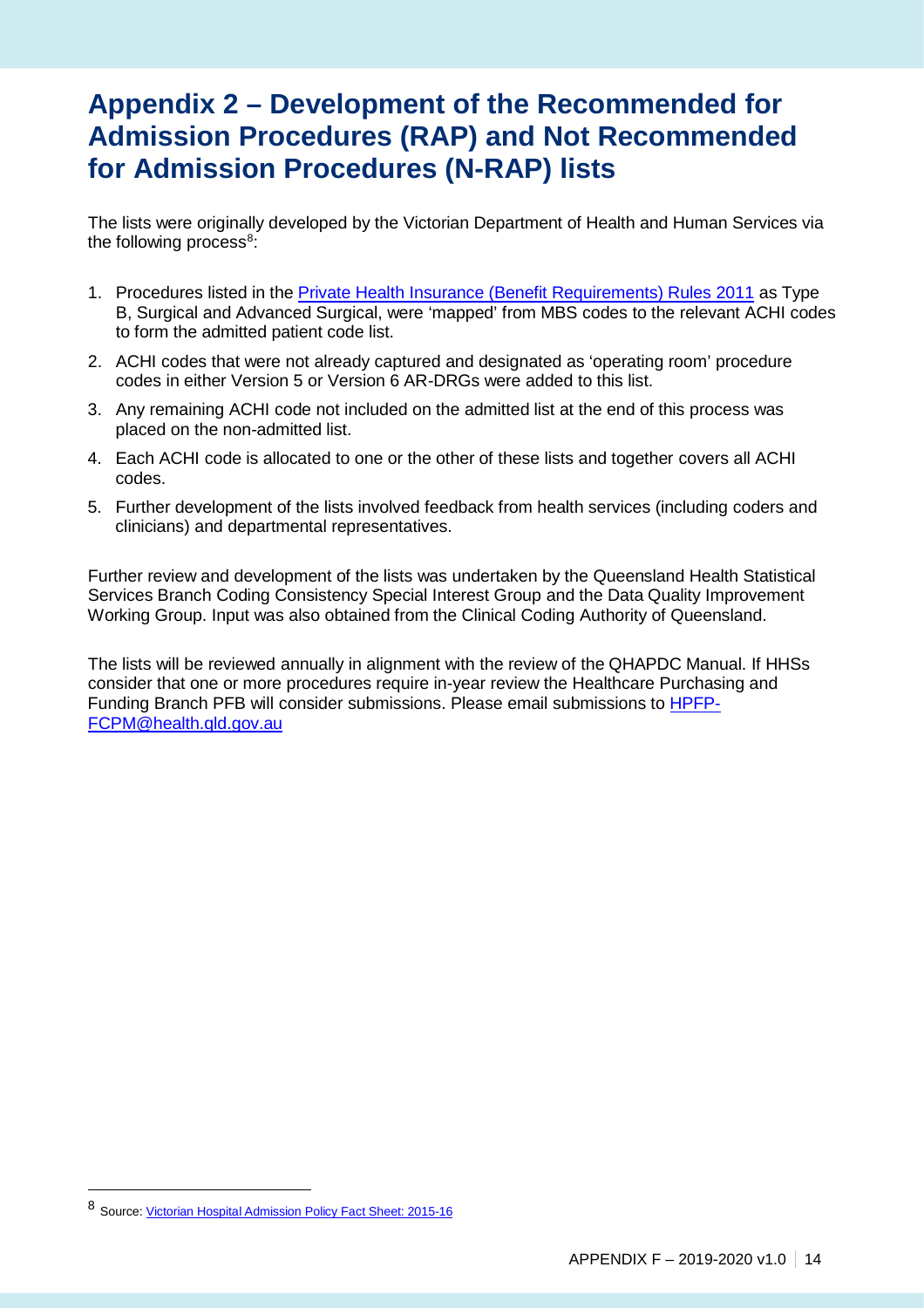# <span id="page-14-0"></span>**Appendix 3 – Certificate for Admitted Patient Care**

A Certificate for Admitted Patient Care is to be completed and placed in the patient record for all same day admissions where certification has been indicated (see flow chart).

An example form has been provided on the following page and an [editable PDF form i](https://qheps.health.qld.gov.au/__data/assets/pdf_file/0018/2223126/SW042-Cert-for-Admitted-Patient-Care-v3.00.pdf)s available on QHEPs.

Please note: In the event that the treating practitioner is not available to provide certification, a professional employed by the hospital and is suitably qualified and been nominated to do so, may provide certification for the admission. There is still a requirement for the hospital representative to consult and obtain ratification from the treating practitioner of the need for admitted patient care.